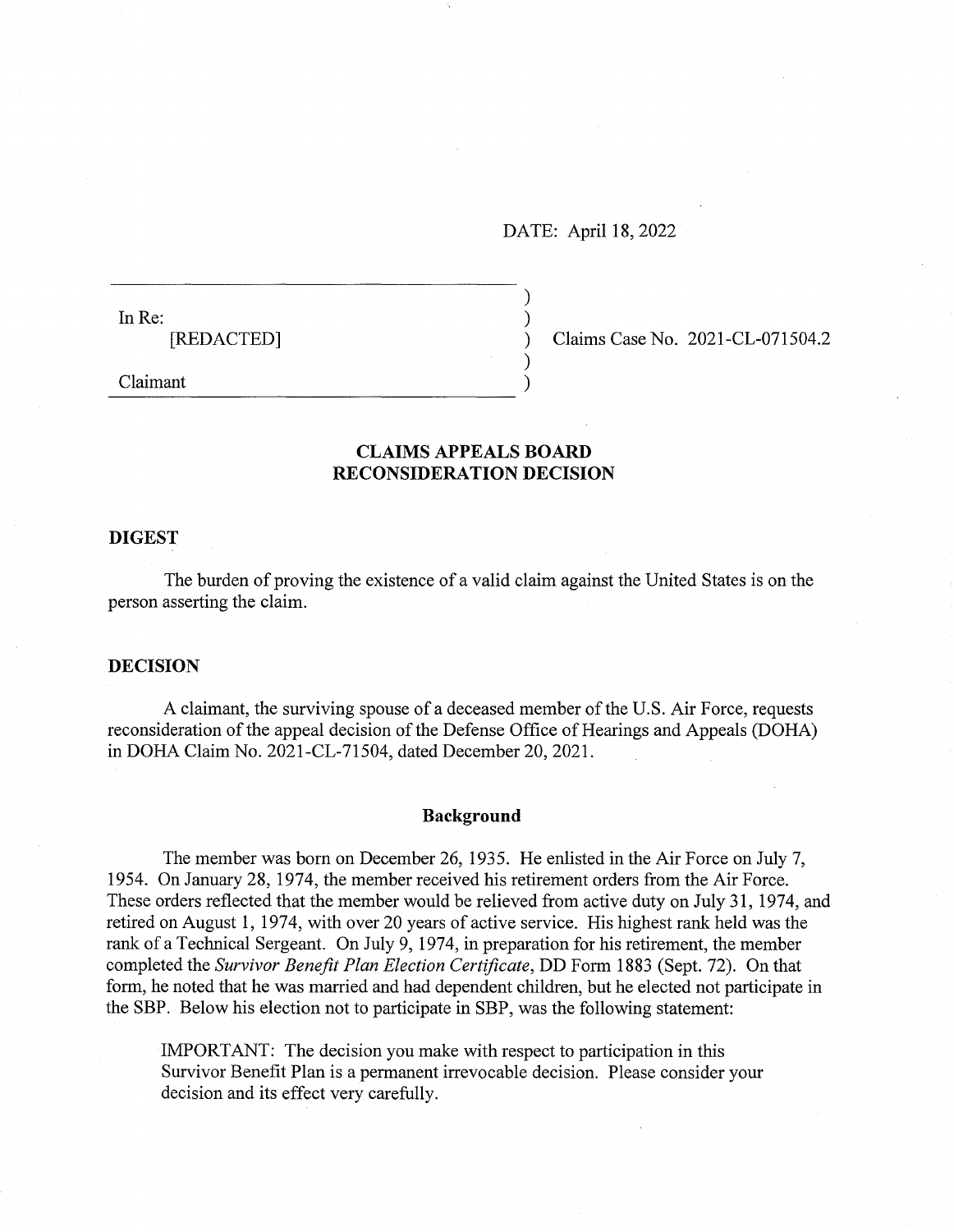The member's election not to participate was witnessed, and the Air Force hand-wrote the code "D" on the top of the election certificate. On July 9, 1974, the member completed the *Data for* Payment of Retired Armed Forces Personnel, DD Form 418 (Feb. 63), in order for the Air Force to establish his retired pay account. He noted on this form that an election under the Retired Serviceman's Family Protection Plan (RSFPP) did not apply to him. The Air Force Accounting and Finance Center (AF AFC) received the member's forms and necessary information to establish the member's retired pay account effective August 1, 1974. This is evidenced by the AFAFC Form 0-419, *Retired Pay Transactions,* reflecting the transactions completed to establish the member's retired pay. Noted on the line concerning survivor benefits is the code "D" which corresponds to the code on the DD Form 1883. In addition, the actions contained on the 0-419 are reflected on the AFAFC's Retired Pay Accounts Maintenance Actions (Worksheet).

Since the member declined participation in SBP, no SBP premiums were withheld from his retired pay. The member did not choose to later elect SBP during either of the two one-year open enrollment periods enacted by special law.

On September 6, 2020, the member passed away. The claimant submitted a claim for the SBP annuity with the Defense Finance and Accounting Service (DFAS) on March 4, 2021. In that claim, she alleged that her claim for benefits was originally approved, but then denied. On March 25, 2021, DFAS denied her claim on the basis that the member did not elect SBP or RSFPP coverage for the claimant.

The claimant appealed DFAS's denial of her claim. In her appeal, she stated that she was married to the member for 64 years. She stated that she was 83 years old and although she was in good health, she lives alone and her only income is the social security she receives each month. By letter dated April 26, 2021, DFAS upheld the denial of her claim for the SBP and mailed her their administrative report. The claimant submitted a rebuttal to DFAS's administrative report. In her rebuttal, she stated that she raised six children and protected them while their father went to Vietnam and other places in the world where he served without the ability of his family to accompany him.

In the appeal decision, the DOHA adjudicator upheld DFAS's denial of the claim for SBP. In her decision, she explained that DOHA was bound by the applicable statutes and regulations in the allowance of a claim. She found that since the member declined SBP coverage at retirement for the claimant, she was not an eligible SBP beneficiary. She then found no evidence that the member subsequently elected SBP coverage for the claimant during an open season. Therefore, she concluded that since SBP participation is based on applicable statutes and regulations, there is no legal basis to award the claimant the SBP annuity. She further advised the claimant that although DOHA did not have the authority to award the SBP annuity under applicable statute and regulation, the claimant had another possible avenue ofrelief that existed with the Air Force Board for Correction of Military Records (AFBCMR) under 10 U.S.C. § 1454 and 10 U.S.C. § 1552.

In her request for reconsideration, the claimant states that she was never notified of the member's decision to decline SBP participation. She again states that she really needs the annuity to make ends meet.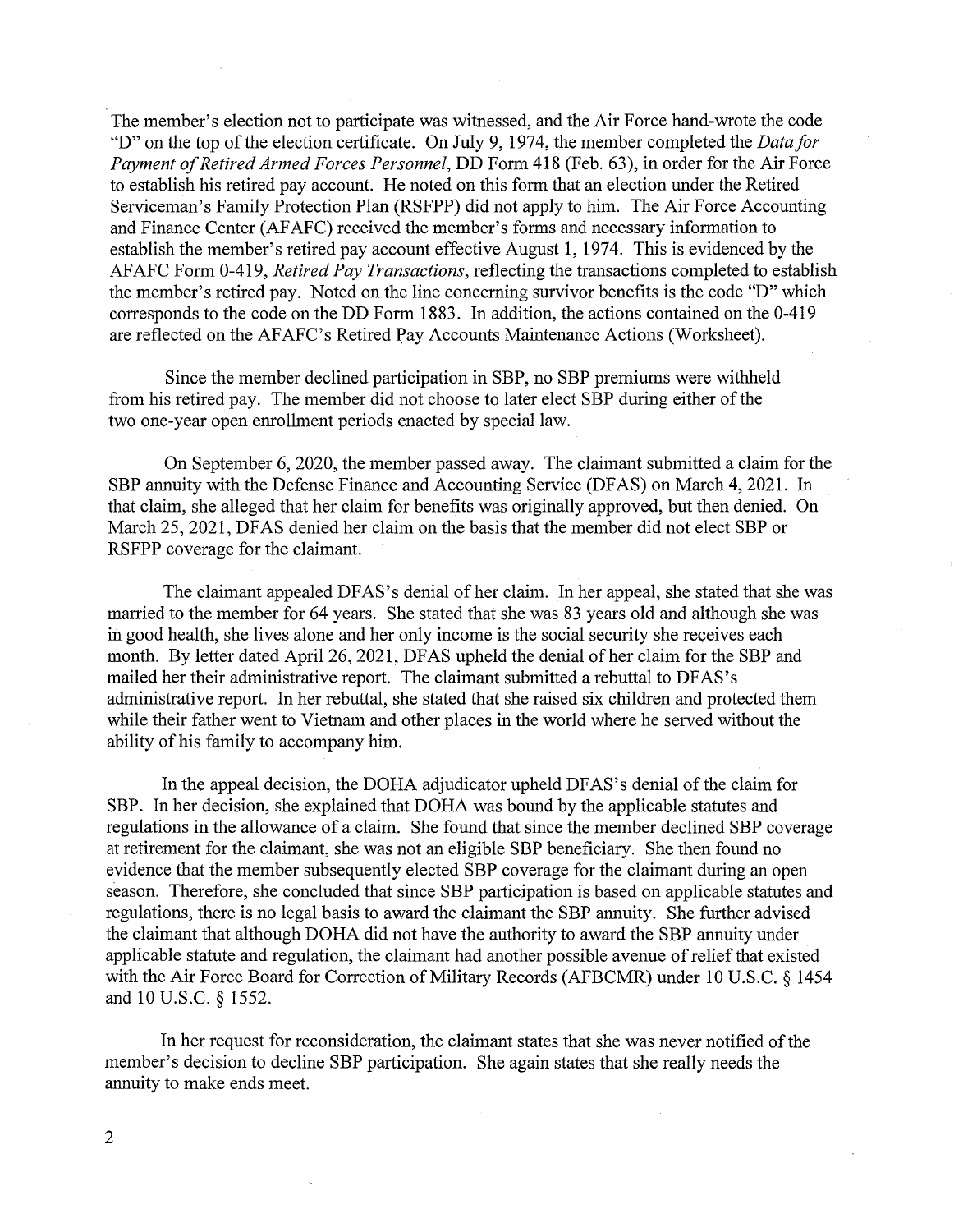#### **Discussion**

Under DoD Instruction 1340.21 (May 12, 2004), the claimant must prove by clear and convincing evidence on the written record that the United States is liable to the claimant for the amount claimed. Federal agencies and officials must act within the authority granted to them by statute and issuing regulations. Thus, the liability of the United States is limited to that provided by law, including implementing regulations.

The SBP, 10 U.S.C. §§ 1447-1455, is an income maintenance program for the survivors of deceased members of the uniformed services. A married member is eligible to participate in SBP when he becomes eligible for retired pay. *See* 10 U.S.C. § 1448(a)(2)(A). However, a member may elect not to participate, elect to provide less than maximum coverage, or elect to provide SBP benefits to a dependent child rather than a spouse. *See* 10 U.S.C. § 1448(a)(3)(A). At the time of enactment, the law stated that if a member who is married elects not to participate in the SBP at the maximum level, that member's spouse shall be notified of the decision, and that an election not to participate in SBP is irrevocable if not revoked before the date on which the member first become entitled to retired pay. *See* Pub. L. No. 92-425, § 1(3), Sept. 21, 1972, 86 Stat. 707 (1972). Currently, the law requires spousal written concurrence when a married member elects not to participate in SBP. *See* Pub. L. No. 99-145, title VII, § 721(a), 99 Stat. 583,676 (1985).

The record reflects that in 1974 when the member elected to not participate in the SBP he was married and had dependent children. The statute in effect at the time merely required that the spouse be notified of the member's decision not to participate, but provided no specifics on the type of notification or the remedy for lack of notification. However, in *Barber v. United States,*  230 Ct. Cl. 287, 676 F.2d 651 (1982), the U.S. Court of Federal Claims held that if a spouse was not notified of the member's failure to make such an election, the spouse was entitled to an SBP annuity upon the member's death.

The record evidence in this case reflects that at the time of the member's election, the AFAFAC processed his paperwork and established his retired pay account. We note that the military services financing offices performed this function, as well as other financially-related services for members, prior to the consolidation of the function with the creation of DFAS in 1991. During the appeals process concerning the claimant's SBP claim, DFAS received certain Air Force records regarding the establishment of the member's retired pay account. Although those records detail that the member did fill out the appropriate documentation to establish his retired pay account, and that the AFAFAC received those documents in order to process his application for retired pay, the record does not include any correspondence or notification to the claimant regarding the member's SBP declination.

The AFBCMR is the authority responsible for deciding whether an administrative error occurred in notifying a member's spouse and can properly correct a member's election if they find an administrative error occurred. The SBP provides a means whereby the Secretary of the Military Department concerned may correct or revoke an election. Under 10 U.S.C. § 1454, the SBP LAW provides that the Secretary of the Military Department concerned may correct or revoke an otherwise valid election in certain circumstances. *See* DOHA Claims Case No. 2020-CL-072214.2

3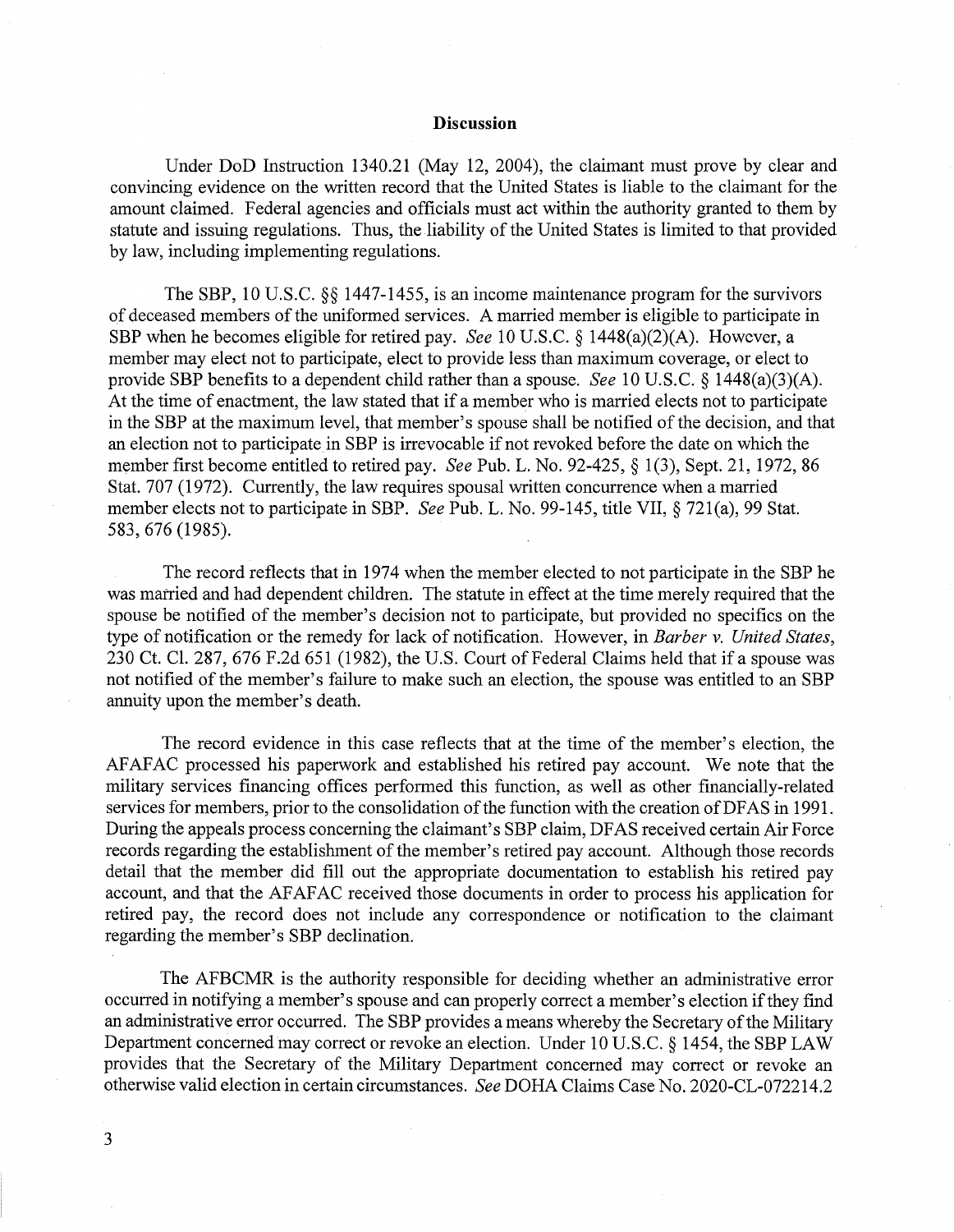(January 27, 2021); and DOHA Claims Case No. 2019-CL-041701.2 (February 27, 2020); and Comptroller General decisions 55 Comp. Gen. 158 (1975) and 53 Comp. Gen 393 (1973). As explained by the DOHA adjudicator in the appeal decision, the Secretary of the Air Force exercises that authority, acting through its correction board, the AFBCMR. In fact, in the *Barber* case and subsequent case precedent, all SBP claims were first considered after a correction board's action, as the authority responsible for deciding whether an administrative error occurred in notifying a member's spouse. DOHA is unable to allow this claim for the SBP annuity because we are bound by statute and regulation, and the written record as submitted to us by the agency and the claimant. The appropriate authority to seek relief if an error existed at the time the member made his SBP decision is the AFBCMR.

Information on petitioning the AFBCMR can be found on the Air Force's Personnel Center's website. In addition, published decisions by the AFBCMR considered under *Barber* are posted on the AFBCMR's webpage on the Military Departments' Boards of Review Reading Rooms website.

4